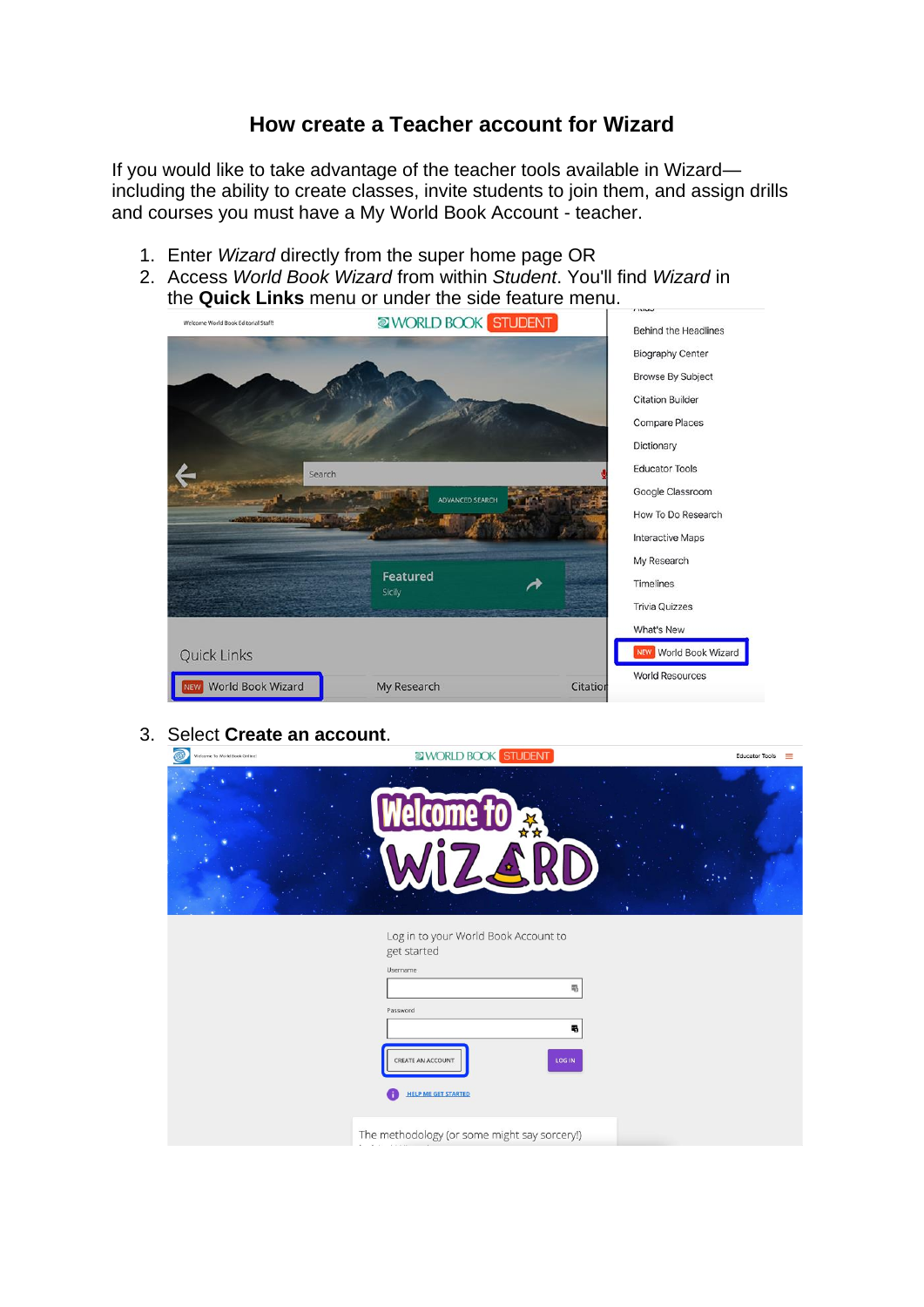4. Fill in the form with the required information. Under **Account Type** select **Teacher** from the list of choices then click **Submit**.

| <b>III WORLD BOOK</b>                 |   |  |
|---------------------------------------|---|--|
| <b>Create Your World Book Account</b> |   |  |
| Name                                  |   |  |
| Name                                  | 咀 |  |
|                                       |   |  |
| Account Type<br>Student               |   |  |
| $\checkmark$ Teacher                  |   |  |
| Librarian                             |   |  |
| Media Specialist                      |   |  |
| Administrator                         |   |  |
| Parent                                |   |  |
| Other                                 |   |  |
| Enter a password                      |   |  |
| Password                              | ⊕ |  |
| Retype your password                  |   |  |
| Retype Password                       | Θ |  |
| Email (optional for students)         |   |  |
| Email                                 |   |  |
| Security question                     |   |  |
| Choose a question                     |   |  |
| Answer to security question           |   |  |
| Security answer                       |   |  |
| SUBMIT                                |   |  |

5. A message will appear confirming successful account creation. Click **ok** to proceed.